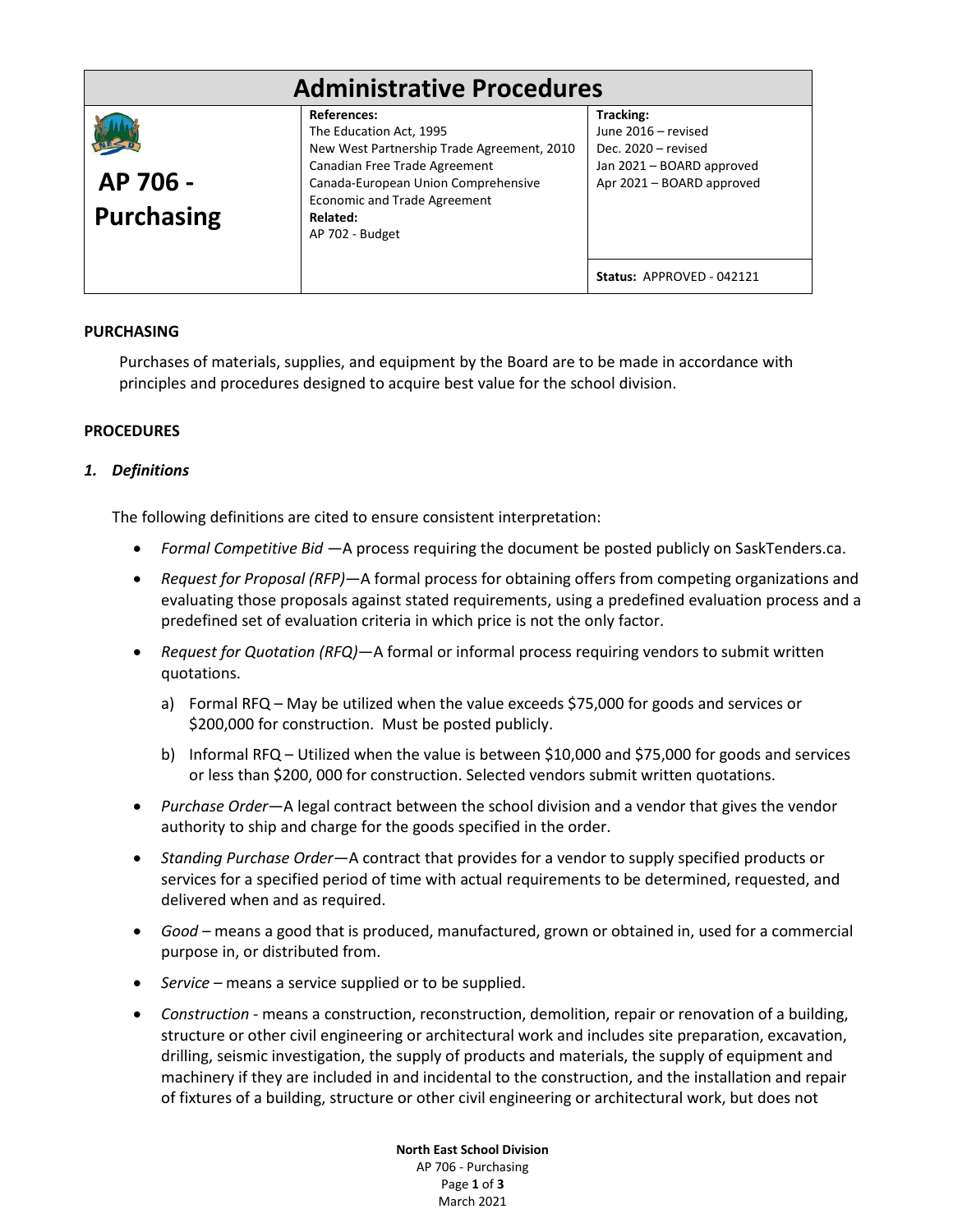include professional consulting services related to the construction contract unless they are included in the procurement.

# 2. *Processing Purchases*

- a) *Formal Competitive Bid* is required when:
	- The Director of Education, or designate deems it to be in the best interests of the school division; or
	- It is a requirement of *The Education Act, 1995* and *The Education Regulations, 2019*; or
	- It is a requirement of the *New West Partnership Trade Agreement, 2010, Canadian Free Trade Agreement, or Canada-European Union Comprehensive Economic Trade Agreement* for goods, services and construction.
	- All *Formal Competitive Bid* processes are to be administered by the Business Manager.

A F*ormal Competitive Bid* process for goods or services valued at \$75,000 or more and at \$200,000 or more for construction will require posting on the SaskTenders.ca website. See threshold table below:

| <b>MASH SECTOR</b> | New West Partnership      | Canadian Free Trade | Canada-EU CETA** |
|--------------------|---------------------------|---------------------|------------------|
|                    | <b>Trade Agreement</b>    | Agreement*          | Annex 19-2       |
|                    | Part II, Article 14.1 (c) | Article 504.3 (b)   |                  |
| Goods              | \$75,000                  | \$105,700           | \$366,355        |
| <b>Services</b>    | \$75,000                  | \$105,700           | \$366,355        |
| Construction       | \$200,000                 | \$264,200           | \$9,100,000      |

\*The procurement thresholds for the Canadian Free Trade Agreement are adjusted with inflation by the Internal Trade Secretariat in accordance with Annex 504.4 of that Agreement. The values above are for the years 2020- 2021.

\*\*The procurement thresholds for the Canada-European Union (EU) Comprehensive Economic and Trade Agreement (CETA) are fixed in Special Drawing Rights. Periodically, these thresholds are adjusted to account for changes in currency strength. The values above are for the years 2020-2021.

- b) A minimum of three (3) written quotations shall be requested (and a minimum of two (2) received) when:
	- The value of the item(s) is expected to be between \$10,000 and \$75,000 for goods and services; or
	- The value is between \$10,000 and \$200,000 for construction; or
	- The Director of Education or designate deems it to be in the best interests of the school division.
- c) Goods and services up to an aggregate cost of \$10,000 may be purchased directly by budget managers. Goods obtained through the *Formal Competitive Bid* process are excluded from this authority.
- d) Purchase orders are a legal contract with the vendor and are required for purchases of goods greater than \$5,000, when a purchase card is not used.
- e) For purchases not requiring a purchase order (purchases less than \$5,000), authorization for payment will be indicated by an authorizing individual signing the invoice. An authorizing individual must be identified on the 'Designated Signing Authorities' document.
- f) Where no competitive supply market exists, or it is considered in the best interests of the Board, purchasing practices are to employ such value analysis and negotiation methods considered appropriate for obtaining acceptable materials at the lowest possible price.

**North East School Division** AP 706 - Purchasing Page **2** of **3** March 2021